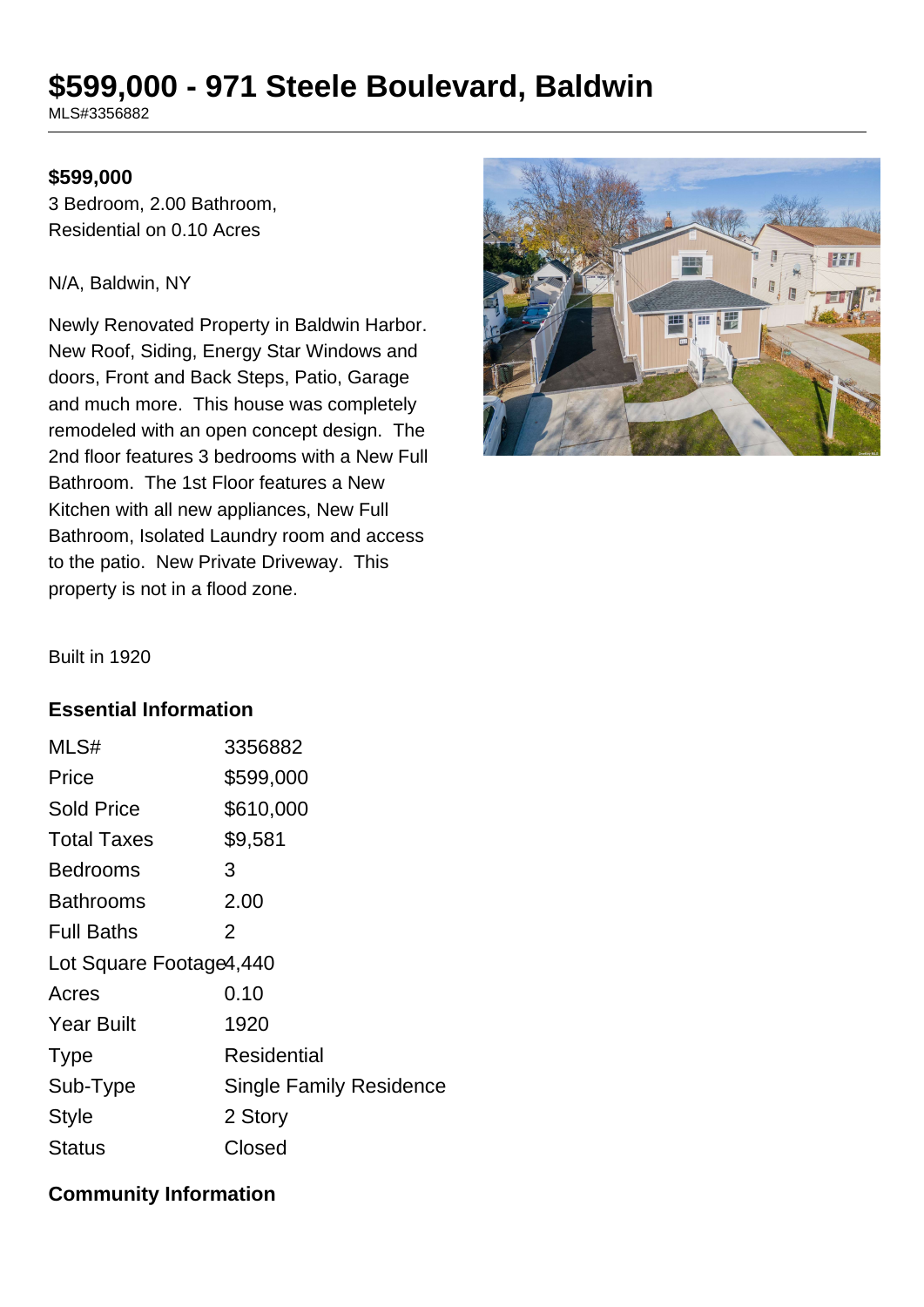| 971 Steele Boulevard |
|----------------------|
| N/A                  |
| <b>Baldwin</b>       |
| Nassau               |
| NY                   |
| 11510                |
|                      |

# **Amenities**

| <b>Features</b> | <b>Near Public Transit</b> |
|-----------------|----------------------------|
| Parking         | Private, Driveway, Garage  |
| # of Garages    |                            |
| Garages         | Private, Driveway, Garage  |

## **Interior**

| <b>Interior Features</b> | Smart Thermostat, Formal Dining Room, Entrance Foyer, Living Room /<br>Dining Room                                                                                                            |
|--------------------------|-----------------------------------------------------------------------------------------------------------------------------------------------------------------------------------------------|
| Appliances               | Dishwasher, Microwave, Oven, Refrigerator, ENERGY STAR Qualified<br>Dishwasher, ENERGY STAR Qualified Refrigerator, ENERGY STAR<br><b>Qualified Stove, ENERGY STAR Qualified Water Heater</b> |
| Heating                  | Electric, Natural Gas, Hot Water                                                                                                                                                              |
| Cooling                  | <b>None</b>                                                                                                                                                                                   |
| Has Basement             | Yes                                                                                                                                                                                           |
| <b>Basement</b>          | Bilco Door(s)                                                                                                                                                                                 |

## **Exterior**

| <b>Exterior</b> | Batts Insulation, Vinyl Siding             |
|-----------------|--------------------------------------------|
| Lot Description | Near Public Transit                        |
| <b>Windows</b>  | New Windows, ENERGY STAR Qualified Windows |
| Construction    | Batts Insulation, Vinyl Siding             |

# **School Information**

| <b>District</b> | <b>Baldwin</b>                    |
|-----------------|-----------------------------------|
| Elementary      | <b>Steele Elementary School</b>   |
| <b>Middle</b>   | <b>Baldwin Middle School</b>      |
| High            | <b>Baldwin Senior High School</b> |

# **Additional Information**

| Date Listed    | November 2nd, 2021 |
|----------------|--------------------|
| Date Sold      | March 16th, 2022   |
| Days on Market | 94                 |